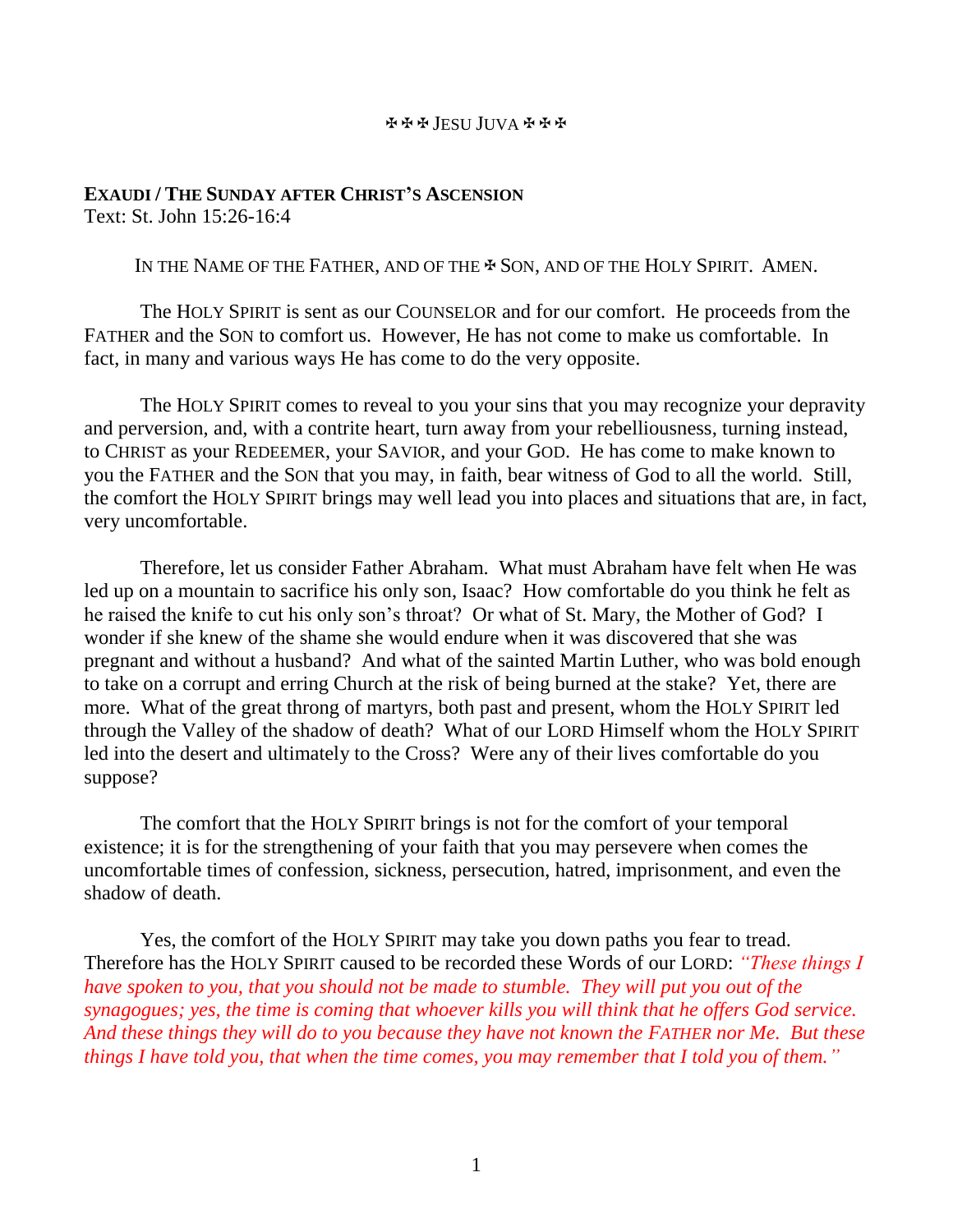The world does not know the FATHER or the SON and hates all who would believe in and place their hope in JESUS. One need only look to the current situation of our brothers and sisters in Christ who live in such places as Syria, Iraq, the continent of Africa, China, and many other places around the world as a testament to such a truth.

When the world persecutes you for your faith it is done in the name of the gods of this world. For JESUS has said, *"I and My FATHER are one."* To have no knowledge of one is to be ignorant of the other; to hate one is to hate the other. To be of the world is to hate FATHER and SON, whom the world refuses to serve, and to love and serve instead a plethora of false gods in their place. Therefore, to persecute a Christian in service of God is in fact, to serve the god of this world who is Satan, for if one refuses to serve God, the God of Holy Scripture, FATHER, SON, and HOLY SPIRIT, there is left only one other option—to serve Satan and his demons.

For this reason, to confess JESUS as your LORD means the enmity of the world, but not just the world, not just those whom you may find it easy enough to ignore, but often even the enmity of those whom you love. To confess JESUS with family and friends is almost guaranteed to bring discomfort to the point that one is ostracized and even excommunicated from those whom you wish most would hear JESUS' Words and come to know the FATHER and the SON.

So, we remain silent when our daughters and granddaughters move in with their boyfriends, or our sons and grandsons move in with their girlfriends. We breathe not a word when our children and grandchildren stop going to worship to receive the gifts of God in Word and Sacrament, but instead, prefer to enjoy the enticements and temptations of the world. We join in and laugh along with our friends' vulgar jokes and crude language. We attend worship on Sunday, but cozy up to and get comfortable with the world and its perversions and sins Monday through Saturday.

Yes, it is easy and comfortable to stand with the throng when they shout hosannas to our Savior and God, but it is not so easy nor is it comfortable to shout *"Hosanna!"* when we stand in the midst of the throng that is shouting *"Crucify Him!"*

For the same reason we remain delinquent when it comes to the confession of our sins to our pastor—a confession most uncomfortable. We fear what he may think. We do not want him to think less of us for our dark thoughts and sinful deeds, those things we have done and left undone. We fear our shame. Yet, hiding our sins from our pastor does not fool him so that he thinks better of us. He knows who and what you are because he too, is a sinner. Even more, hiding your sins from your pastor does not hide your sins from God. He has seen and knows even the most heinous of your sins.

Repent! You are not so far from the world as you might think. To be of the world is to be comfortable with the character, indeed, the very nature of the world. To be of the world is to be concerned with the affections of the world and the thoughts and opinions of men. Certainly,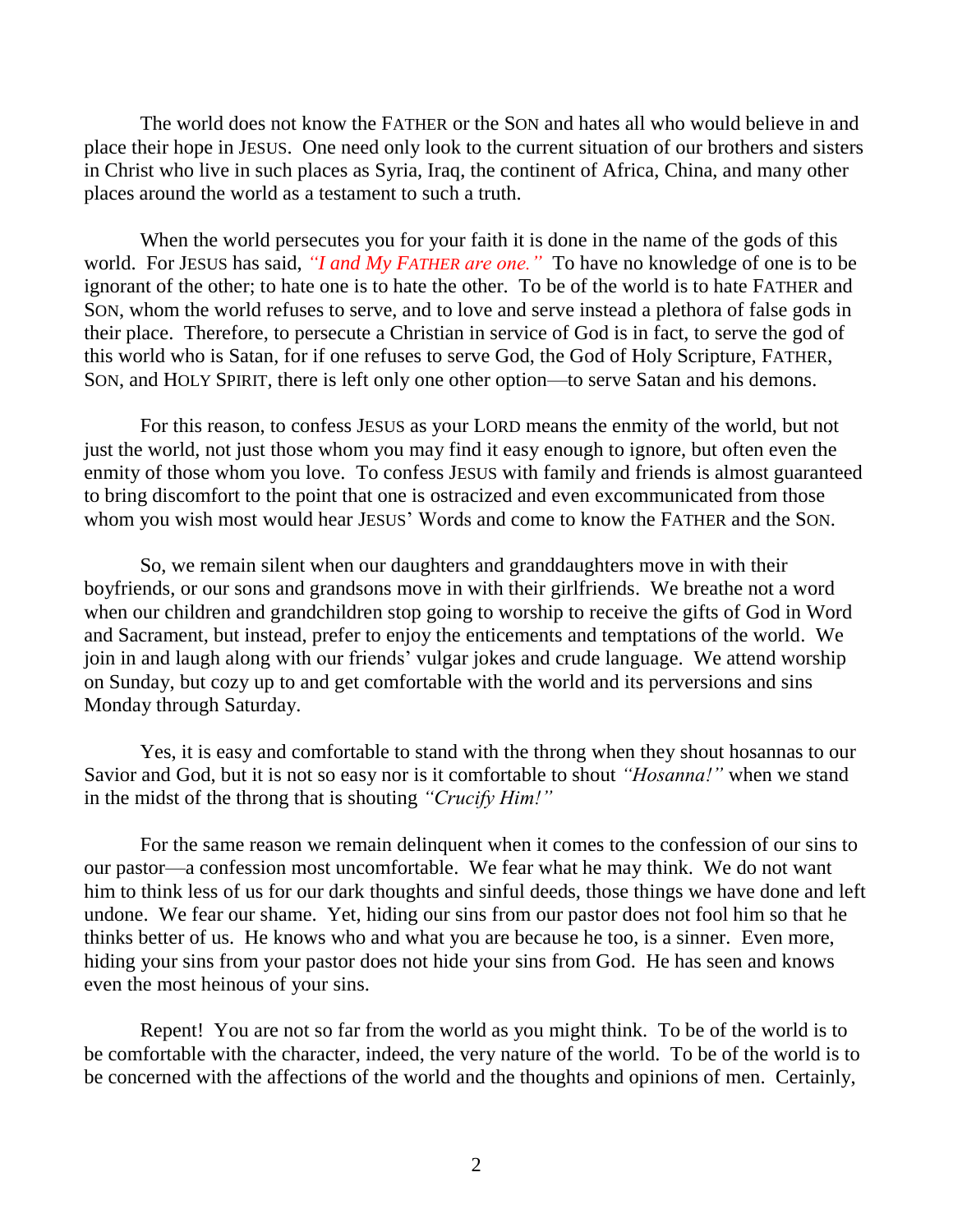we Christians are *in* the world, but we are warned not to be *of* the world. You have been set apart, taken out of this world by your LORD.

For this reason, the HOLY SPIRIT proceeds forth from the FATHER and the SON to reveal the truth of the Gospel to you. He comes to make you mindful of the Words of our Savior. He tells these things to you, *"that when the time comes, you may remember that [JESUS] told you of them."* He reminds you of JESUS' Words that you would *"not think it strange concerning the fiery trial which is to try you, as though some strange thing happened to you; but [that you will] rejoice to the extent that you partake of CHRIST's sufferings, that when His glory is revealed, you may also be glad with exceeding joy."*

Therefore, what does it matter if they put you out of the synagogues? What does it matter even if they kill you? What is the worth of the opinion of men when compared to the compassion, the mercy, and the grace of God?

You are a baptized child of God, sprinkled with clean water and cleansed from your filthiness and idols. You are clean. In Baptism, which is the washing of regeneration, the COMFORTER gives to you a new heart, removing your heart of stone and replacing it with a heart of flesh. God has placed His SPIRIT OF TRUTH within you so that your blind eyes may be opened to see JESUS CHRIST as your LORD and SAVIOR and in seeing Him, you become His people even as He has become your God.

Therefore, when you see the whole world hate and persecute you because you are a believer, rejoice. God has given you His Word and SPIRIT. They abide in your heart. They are your Sword and Shield against all the fiery darts Satan and the world can throw against you.

Make no mistake, in this world, you will suffer. You will be tested and trials will come. But you are never alone. JESUS stands with you upon the plain of battle. He fights for you. And take they your life, Goods, fame, child, and wife, Let these all be gone, They yet have nothing won; The Kingdom ours remaineth.

The Kingdom of God is yours and can never be wrested away from you. No, to lose it you, yourself, must give it away. But to prevent that from happening God gives the gift of His very Body and Blood to you, to strengthen your weak faith so that you may stand in the face of every trial you must endure in this life. In this world you will have trouble, but take heart, JESUS has overcome the world for you, and by His death and resurrection, He gives to you all that He has won on the Cross to save you—forgiveness of sin and life everlasting with Him in His Kingdom.

Today the world is an ugly and frightening place. It seems as though we stand on a precipice staring into an abyss of confusion, fear, hatred, war, and despair. Yet, do not fear those who can kill the body but cannot harm your soul. Rather let those who refuse to believe